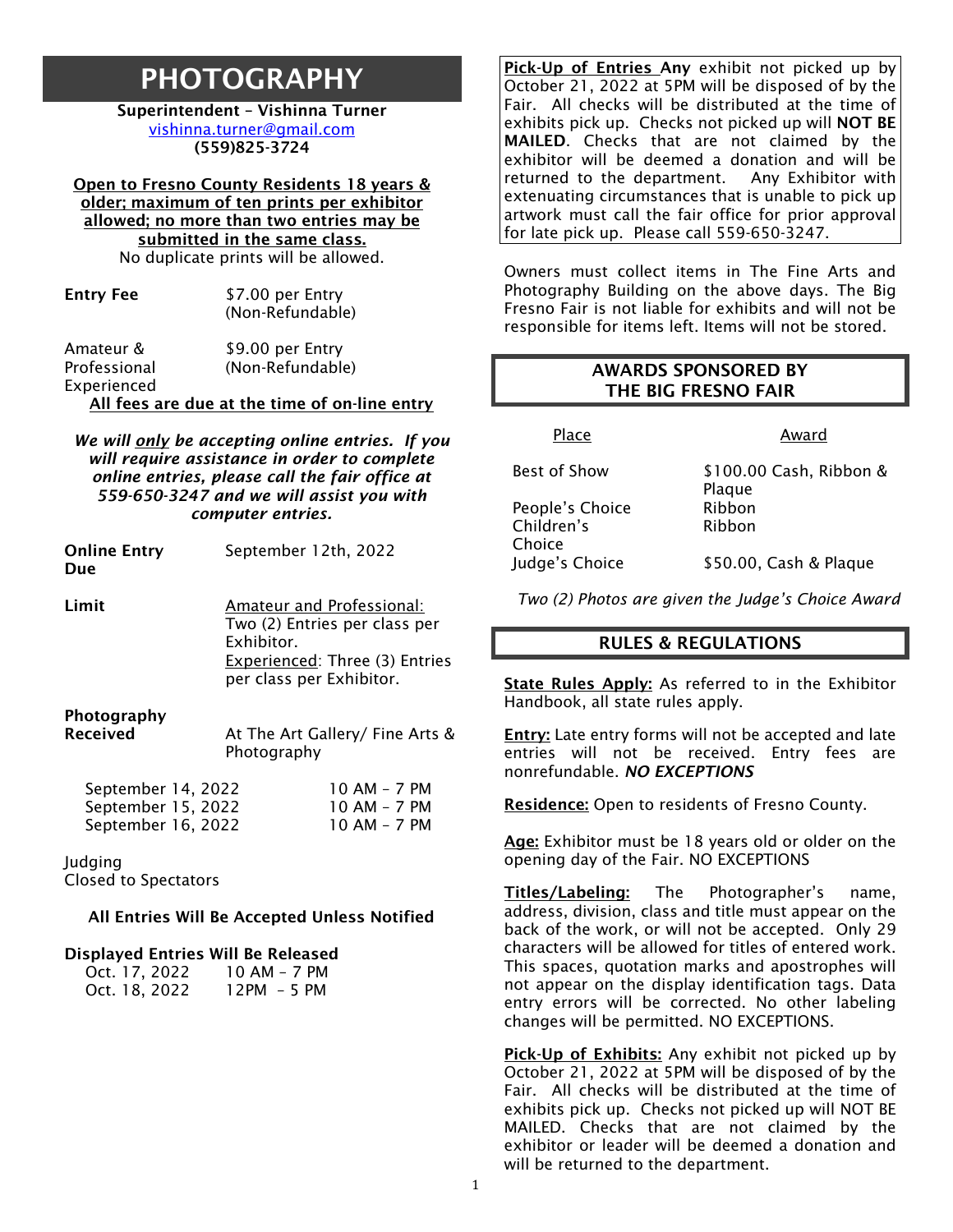Division Selection: Please be sure to enter in the correct division based on your honest assessment of your experience.

#### EXHIBITORS MUST CHOOSE ONLY ONE OF THE FOLLOWING THREE DIVISIONS FOR ENTRIES:

1.) AMATEUR - A person who engages in an event or activity as a pastime rather than a profession.

2.) **EXPERIENCED** - A person who engages in an event or activity as a pastime rather than a profession AND ALSO has extended knowledge and skill beyond novice or amateur photography AND/ OR a person who has placed 1st, 2nd, 3rd or Best of Show in the Fresno Fairs Amateur photography division for 2 or more consecutive years.

3.) PROFESSIONAL: A person who engages in an event or activity as a livelihood rather than a hobby.

Original Work: All photography submitted must be the work of the exhibitor. No duplicate prints will be allowed. Prints may be processed by a photo finisher. NO EXCEPTIONS

Previously Entered Work: No prints previously entered in The Big Fresno Fair are eligible for exhibit.

Disqualification: The Big Fresno Fair reserves the right to exclude any entry that is deemed not to be in the best interest of the Fair for exhibition. The Big Fresno Fair reserves the right to disqualify any exhibitor who does not conduct him or herself in a manner congruent with the temper, character and purpose of The Big Fresno Fair. In the case of disqualification by the Fresno Fair, its agents, or representatives, THERE WILL BE NO ENTRY FEE REFUNDS. All monetary awards, ribbons and plaques will be subject to forfeiture. Management reserves the right to limit the number of entries exhibited. NO EXCEPTIONS

**Display:** Entries selected for exhibit must remain on display for the duration of the Fair. Promotional literature, such as business cards and flyers will not be displayed with entries.

Framing & Mounting All photos must be mounted on a thin, flat piece of material such as foam core or mat board. This must be at least 1/16th of an inch thick, NO cardboard. NO glass or frames are allowed. NO names or signatures on the front of photographs or mats. Prints may otherwise be disqualified. Entrants in the Professional Division are exempt from this structure.

Hanging: All pictures must be equipped with a photo hanging tab. In the interest of show quality and protection of exhibits, all photographs must be ready to be hung when they are brought to the fairgrounds. Any improperly prepared photographs

may be disqualified. Hanging materials may be purchased at a local art/craft store. The Big Fresno Fair will be selling adhesive hooks at \$1.00 each in the building during receiving days only.



Size Restriction: The minimum size requirement for photos is 8 x 10 inches. The maximum size allowed is 16 x 20 inches. If an entrant chooses to include matting, the entire entry shall not exceed 16 x 20 inches and have no more than a 3 inch mat.  $8 \times 10$ inches must be exposed for viewing.

For Sale: A photographer may set a price for each entry, or leave price blank. However if piece is for sale, a price must be listed on the entry form at the time of submission. All inquiries regarding sale of entries will be referred directly to the artist to complete the sale. The Big Fresno Fair is not responsible for brokering the sales of exhibits.

Judges' Discretion: Judges are contracted and act as agents of The 21st District Agricultural Association, Big Fresno Fair. These individuals facilitate the juried exhibition. They retain the authority to, at their own discretion, move items to more appropriate divisions and/or classes. The judges also may disqualify any exhibit that is not a true representation of the category description in which it was entered.

Placing: The judges may award a first, second, third or honorable mention placement according to merit, and, if without merit, the judges may make no award under any circumstance. This rule applies whether there are one or more entries in the class.

Best of Show: The judges shall award a "Best of Show." Winner of "Best of Show" becomes ineligible for 1st place in that division. The 2nd place then moves to 1st, 3rd moves to 2nd and Honorable Mention moves to 3rd.

Popular Vote: People's Choice and Children's Choice Award winners are based upon ballots tendered by Fair guests. Winners will receive ribbons.

**Judges' Choice:** The Judges will each select a Judge's Choice award winner. A Plaque will be awarded to each.

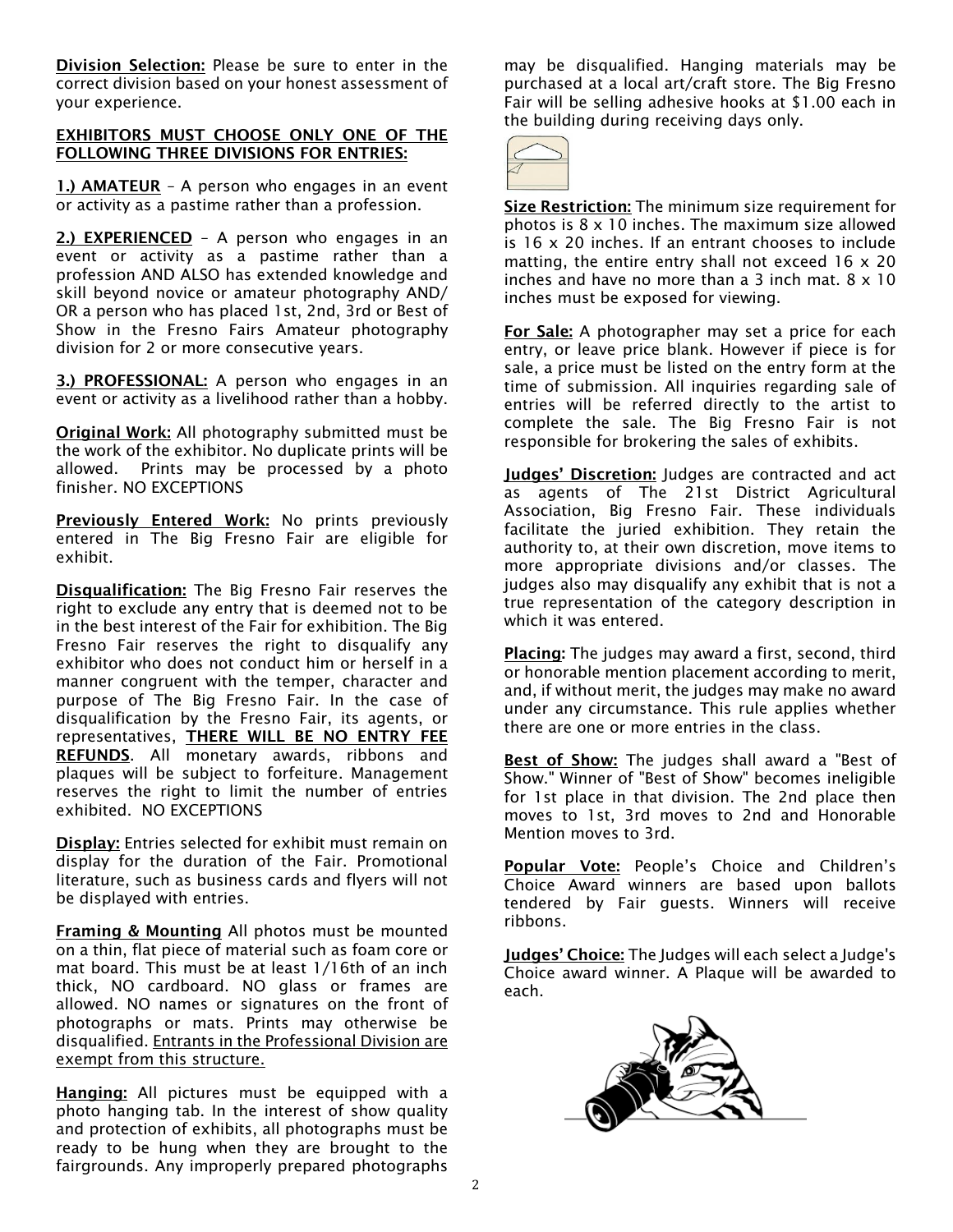Awards: The Big Fresno Fair will take every precaution possible for the safety and security of all entries; however, the fair assumes no responsibility and cannot be held accountable for loss or damage. Upon this condition only are entries accepted. If he or she should so desire, the artist may obtain insurance for any item. The Big Fresno Fair does not assume any responsibility for artwork not picked up on the scheduled release dates.

Publicity: The Big Fresno Fair reserves the right to use any print or piece exhibited for publicity purposes.

# AMATEUR PHOTOGRAPHY

A person who engages in an event or activity as a pastime rather than a profession.

Limit: Two (2) Entries per Class per Exhibitor

# Maximum of ten prints per exhibitor allowed

Entry Fee \$7.00 per Entry (Non-Refundable)

#### All Fees Due at the Time of Entry Form Submission

**Online Entry** September 12, 2022

## All Entries Will Be Accepted Unless Notified

| Awards Offered | $1st$ thru $3rd$         |
|----------------|--------------------------|
|                | <b>Honorable Mention</b> |
|                | <b>Ribbons</b>           |

## Cash Awards Offered per Class

| Place                  | Awards  |
|------------------------|---------|
| 1 <sup>st</sup>        | \$40.00 |
| 7 <sub>nd</sub>        | \$30.00 |
| <b>R</b> <sup>rd</sup> | \$20.00 |

#### DIVISION 1001 COLOR

This division is for color photographs including more than two (2) colors (other than black and white or sepia).

Class

- 1. Landscape & Waterscape Views of natural inland scenery (includes lakes, rivers, waterfalls, coast or ocean)
- 2. Sunrises/Sunsets Views primarily of sky
- 3. Architecture

View of a building or part of a building, a city or section

4. Animals

Pets or animals common to the home, wild animals or birds

- 5. Agriculture Agricultural scenes, including equipment, crops, produce, farm animals, etc.
- 6. Flowers Domestic or wild
- 7. Plants & Trees Domestic or wild (orchards, yards, etc.) 8. Humans
- Adults/children either posing or candid 9. Transportation
	- Autos, planes, boats, train, etc.
- 10. Photojournalism Image tells a story, including but not limited to sports action, disaster, etc.
- 11. Macro Close-up or magnified subject, insects or butterflies
- 12. Still Life Subject matter is inanimate
- 13. Photographer's Choice Any subject
- 14. Digitally Manipulated / Creative Any subject matter added to photograph. Photo of subject not as the eye typically sees it or mirrored images.

#### DIVISION 1002 MONOCHROME

This division is for images consisting of not more than two (2) primary colors (black and white or sepia).

Class

- 1. Landscape & Waterscape Views of natural inland scenery (includes lakes, rivers, waterfalls, coast or ocean) 2. Architecture
	- View of a building or part of a building
- 3. Animals Both domestic & wild
- 4. Plants & Trees Domestic or wild (orchards, yards, etc.)
- 5. Humans Adults/children either posing or candid
- 6. Photojournalism Image tells a story, including but not limited to sports action, disaster, etc.
- 7. Still Life Subject matter is inanimate
- 8. Photographer's Choice Any subject
- 9. Digitally Manipulated / Creative Any subject matter added to photograph. Photo of subject not as the eye typically sees it or mirrored images.